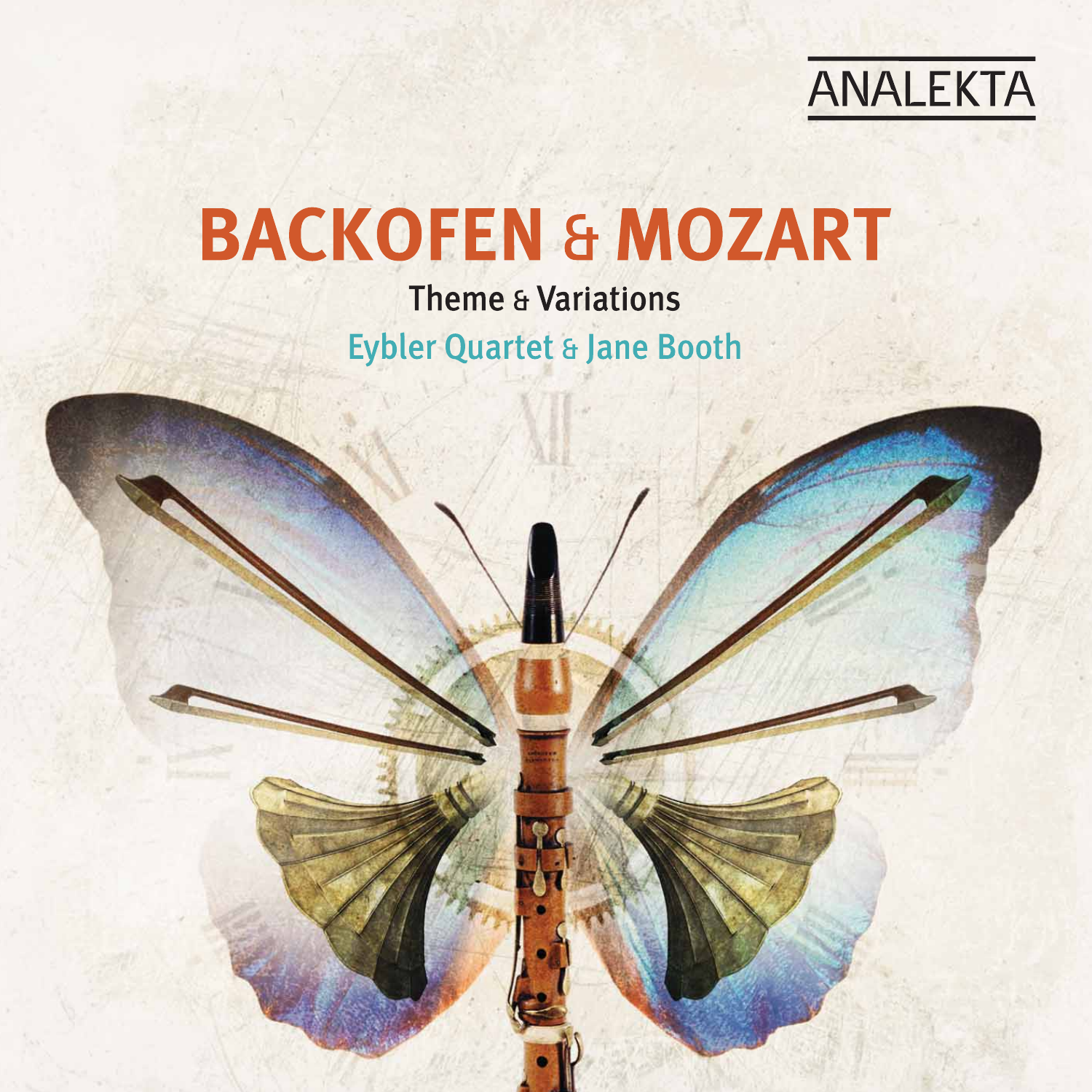### Jane booth, Clarinets and basset horn

Jane Booth is a specialist in the early clarinet and chalumeau. In addition to her work as Head of Historical Performance at the Guildhall School of Music and Drama, London, she has pursued a busy international career, playing all over the world with the Orchestra of the Age of Enlightenment, Orchestre des Champs-Élysées, Tafelmusik, Gabrieli Consort, The Sixteen, La Petite Bande, Anima Aeterna, Amsterdam Baroque Orchestra, London Handel Orchestra, London Classical Players, The Academy of Ancient Music among others, and has worked under the direction of Sir Simon Rattle, Sir Charles Mackerras, Sir Roger Norrington, Sir Mark Elder, Harry Christophers, Vladimir Jurowski, Phillipe Herreweghe and Bruno Weil. Her repertoire is vast and extends from the works of Handel, Telemann and Vivaldi through to Wagner, Mahler and Debussy – all on historically appropriate instruments.

Jane Booth is also much in demand as a chamber musician and concerto soloist in the UK, North America and Europe. Early in her career she was invited to perform for the Early Music Network in several national tours with prize winning ensembles. More recently her performances of Mozart's Clarinet Quintet in Ontario with the Eybler Quartet, at the Wigmore Hall with Ensemble F2, Tudeley Festival and North York Moors Festival have been widely acclaimed. She is also a concerto soloist and performed Mozart's Clarinet Concerto at St. John's Smith Square (on a reconstruction of a basset clarinet used by Mozart's clarinettist, Anton Stadler), London and Weber's *Concerto No.* 2 with Tafelmusik at the Klang und Raum Festival (Bavaria). Forthcoming appearances include a new program for clarinet and fortepiano of early nineteenthcentury clarinet repertoire inspired by the opera, and the Fasch Chalumeau Concerto with the Avison Ensemble in St. James's Piccadilly, London, and in her home territory in the North-East of England (Newcastle, and Guisborough).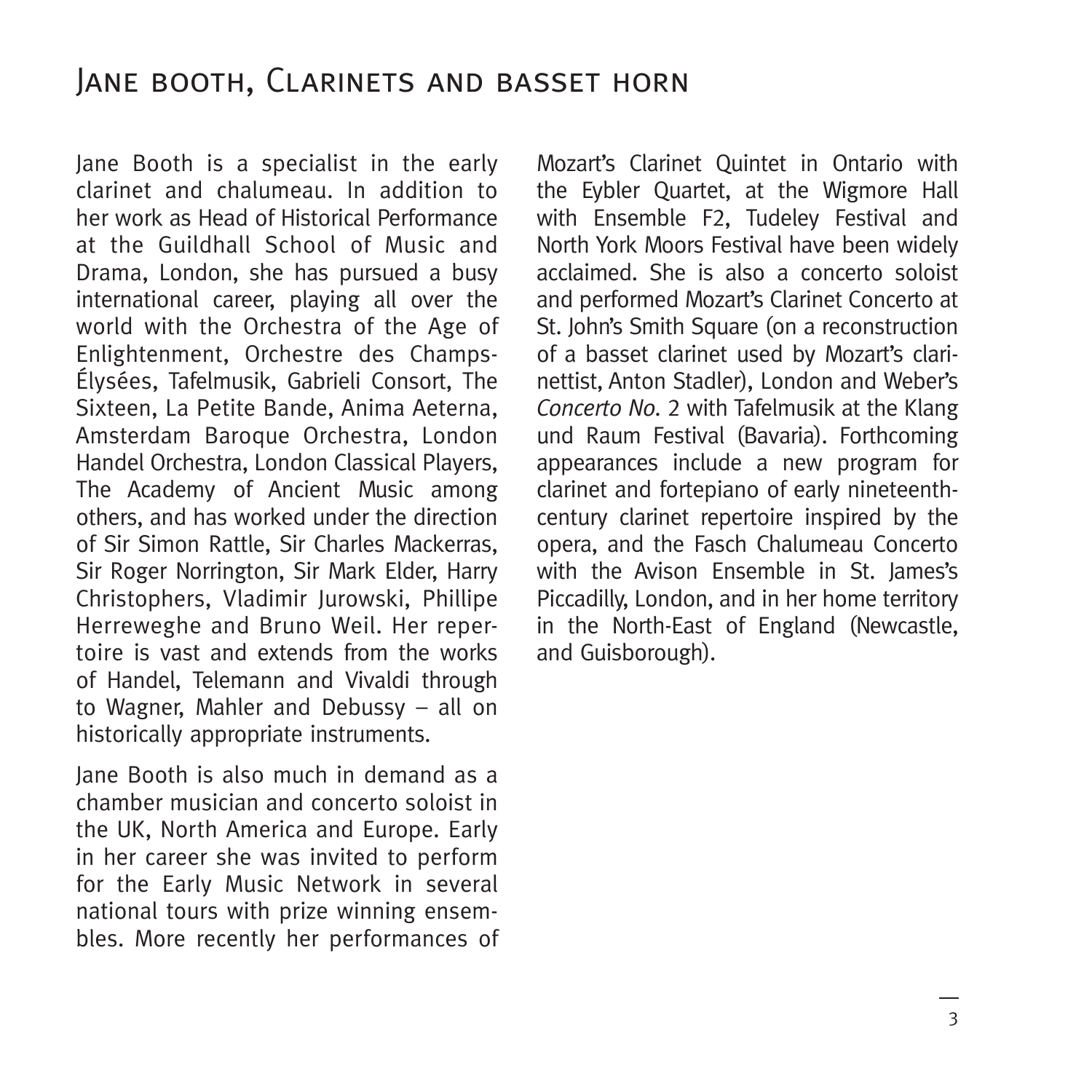# Jane Booth, Clarinettes et cor de basse

Jane Booth est une spécialiste de la clarinette ancienne et du chalumeau. En plus d'occuper le poste de directrice du département d'interprétation historique à la Guildhall School of Music and Drama de Londres, elle poursuit activement une carrière internationale, se produisant partout dans le monde, notamment avec l'Orchestra of the Age of Enlightenment, l'Orchestre des Champs-Élysées, Tafelmusik, le Gabrieli Consort, The Sixteen, La Petite Bande, l'Anima Aeterna, l'Amsterdam Baroque Orchestra, le London Handel Orchestra, le London Classical Players et l'Academy of Ancient Music. Elle a travaillé sous la direction de Sir Simon Rattle, Sir Charles Mackerras, Sir Roger Norrington, Sir Mark Elder, Harry Christophers, Vladimir Jurowski, Philippe Herreweghe et Bruno Weil. Maîtrisant un vaste répertoire, allant des œuvres de Handel, Telemann et Vivaldi à celles de Wagner, Mahler et Debussy, elle joue toujours sur des instruments appropriés aux contraintes interprétatives de leur époque.

En tant que chambriste et concertiste, Jane Booth est très en demande, tant au Royaume-Uni, en Amérique du Nord qu'en Europe. Très tôt en carrière, elle a

été l'invitée de l'Early Music Network et a participé à des tournées nationales avec des ensembles primés. Plus récemment, son exécution du Concerto pour clarinette de Mozart avec l'Eybler Quartet a été grandement acclamée en Ontario, mais aussi au Wigmore Hall (avec l'ensemble F2), au Tudeley Festival ainsi qu'au North York Moors Festival. Au St-John's Smith Square à Londres, elle a joué, accompagnée par Tafelmusik, le Concerto pour clarinette de Mozart – l'instrument utilisé était une reconstitution de la clarinette de basset ayant servi à Anton Stadler, clarinettiste et ami du compositeur – et au Klang und Raum Festival (Bavière), le *Deuxième Concerto pour clarinette* de Weber. Elle donnera prochainement un programme de musique de chambre (clarinette et pianoforte) pour clarinette du XIXe siècle inspiré du répertoire d'opéra et le Concerto pour chalumeau de Fasch avec l'Avison Ensemble à St-James Piccadilly, à Londres, ainsi que dans sa région de résidence, dans le nord-est de l'Angleterre (Newcastle et Guisborough).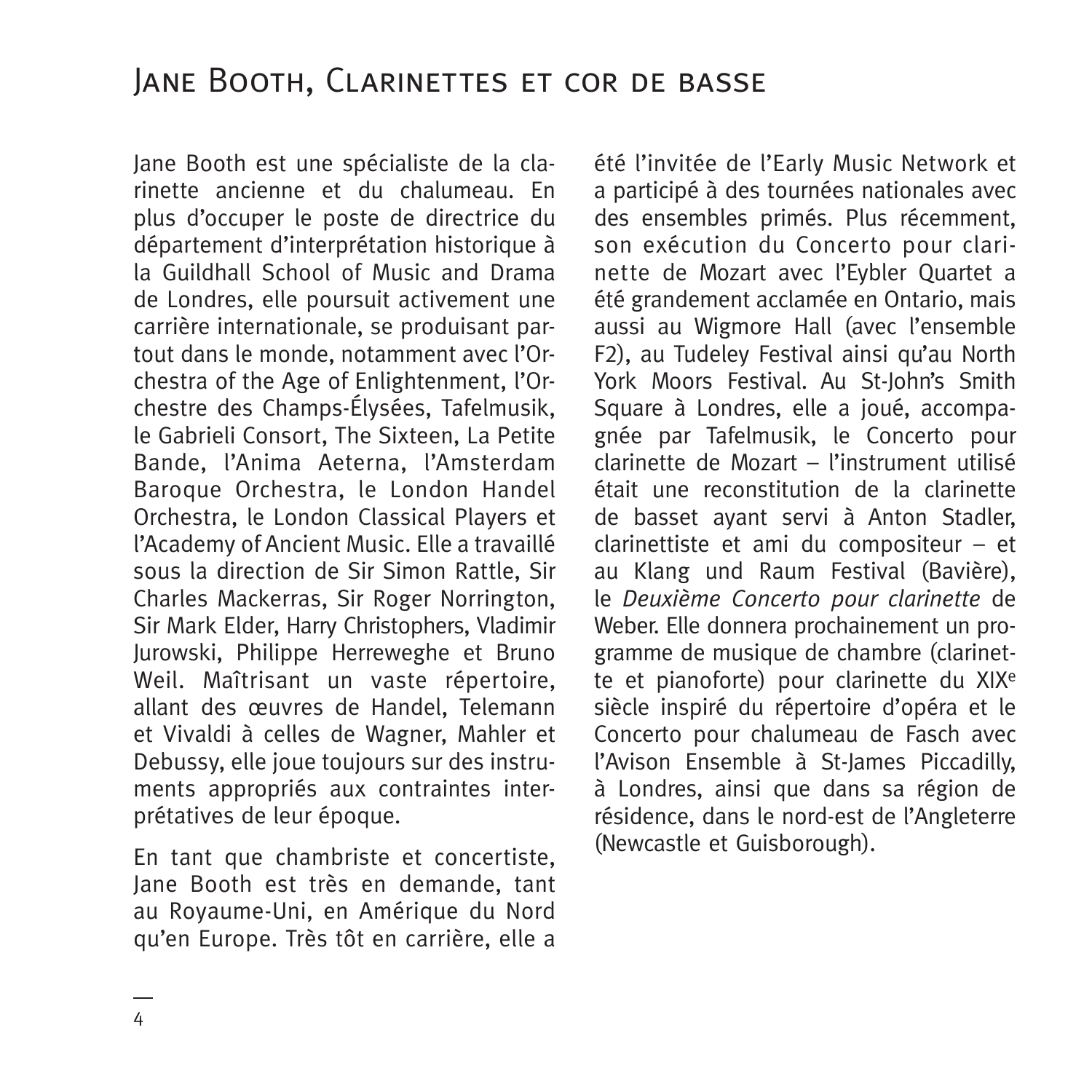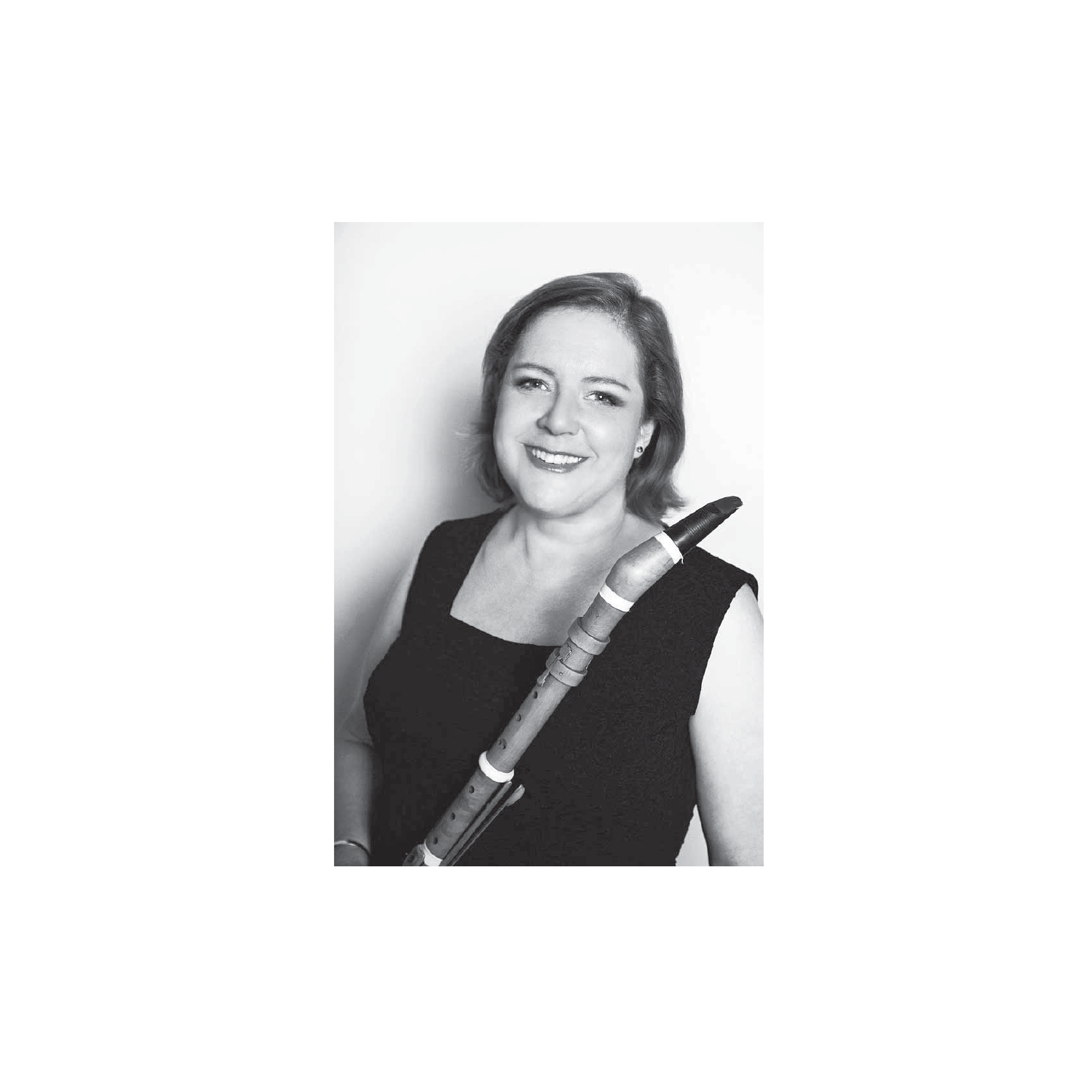### THE EYBLER QUARTET LE QUATUOR EYBLER

The Eybler Quartet came together in late 2004 to explore the works of the first century of the string quartet, with a healthy attention to lesser known composers such as their namesake, Joseph Leopold Edler von Eybler. The group plays on period instruments. In its brief but busy existence, the Toronto-based ensemble has consistently garnered praise for their "glowing and committed," "spirited," and "lively and energizing" live performances.

Violinists Julia Wedman and Aisslinn Nosky, as well as violist Patrick G. Jordan, are all members of Tafelmusik Baroque Orchestra ; Julia and Aisslinn are also members of I FURIOSI Baroque Ensemble. Cellist Margaret Gay is much in demand as both a modern and period instrument player.

The group brings a unique combination of talents and skills: years of collective experience as chamber musicians, technical prowess, experience in period instrument performance, and an unquenchable passion for the repertoire.

Le Quatuor Eybler s'est constitué à la fin de 2004 dans le but d'approfondir les œuvres du premier siècle du quatuor à cordes, avec une attention toute spéciale pour les compositeurs moins connus, tel Joseph Leopold Edler von Eybler, qui a donné son nom à l'ensemble.

Le Quatuor Eybler joue sur des instruments d'époque. Au cours de sa brève mais intense existence, cet ensemble de Toronto a toujours été louangé pour ses exécutions publiques « lumineuses et engagées », « pleines d'esprit » et « vivantes et stimulantes ».

Les violonistes Julia Wedman et Aisslinn Nosky ainsi que l'altiste Patrick G. Jordan sont tous membres de l'orchestre baroque Tafelmusik; mesdames Wedman et Nosky font aussi partie de l'ensemble baroque I FURIOSI. La violoncelliste Margaret Gay est une interprète fort sollicitée tant sur instrument moderne que d'époque.

L'ensemble réunit de manière toute singulière les diverses compétences et talents de ses membres: des années d'expérience en tant que chambristes, la prouesse technique, la pratique assidue des instruments d'époque ainsi qu'une passion inextinguible pour le répertoire.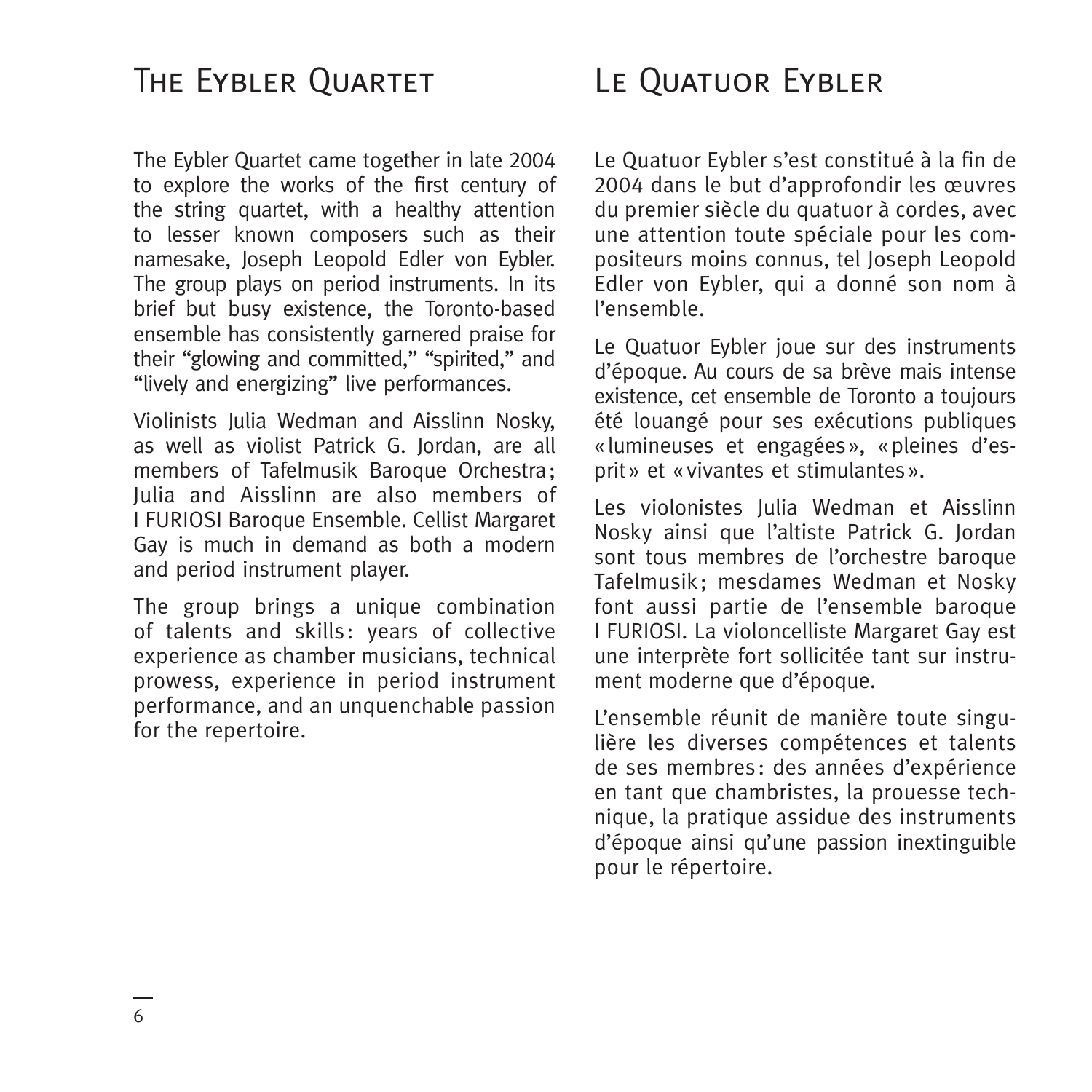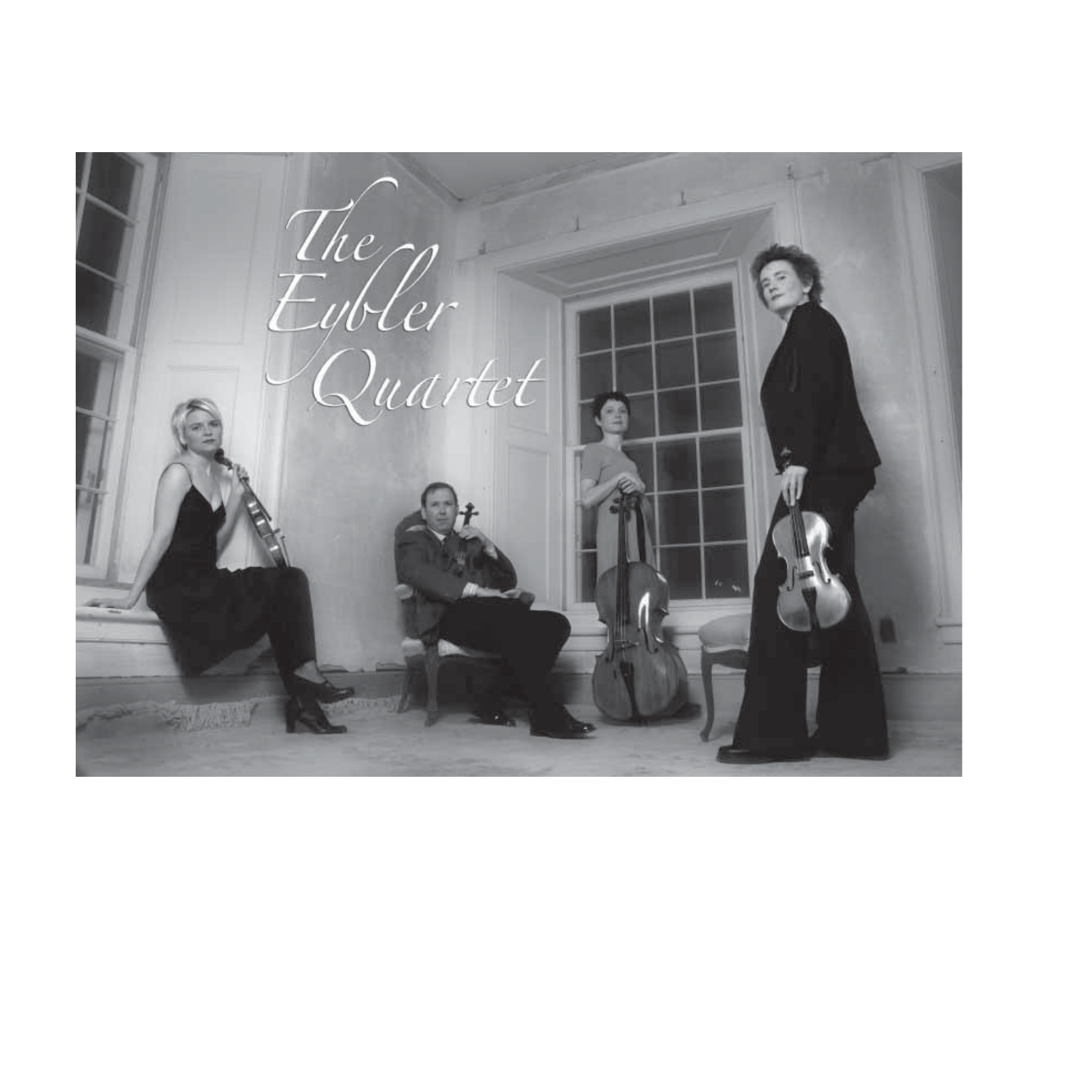## Theme and Variations – Instruments and genres

Johann Georg Heinrich Backofen (1768- 1839) emerged as an influential performer, composer, theorist and instrument maker around the turn of the nineteenth century. Originally from Durlach, he moved to Nuremberg in 1780 to study music, in particular clarinet with H. Birckman and composition with Kapellmeister G.W. Gruber. He subsequently toured Europe (1789 to 1794) as a virtuoso clarinettist, spending time in Spain, France and Italy before moving to Darmstadt to take up positions at court. Later he became a chamber musician. Backofen also played the basset-horn, flute and harp, and his writings include rewarding and informative tutors for the harp (first edition 1801), clarinet and basset horn (first edition 1803). He founded a wind instrument workshop in Darmstadt in 1815.

Backofen's clarinet and basset horn tutor offers wide-ranging practical advice aimed at enabling the player to use his instrument and technique to maximum effect in capturing the appropriate character of the music, and treating the score as a startingpoint for creative engagement rather than a definitive piece of writing. In his section on the basset horn, Backofen identifies Viennese instruments as the best of his day. Pitched lower than the clarinet, the basset horn is typically angled or curved in the middle, and at the far end from the player is a box or 'book' (cunningly hiding a maze of tubing bent back on itself several times, thus giving the necessary downwards extension to the instrument's range). Fixed to the end is a flared metal bell. The basset horn used on this recording is a copy by Daniel Bangham (1989) of a Viennese instrument in F by Griesbacher, c.1800.

Let's now move on to Backofen's two quintets. The first, Op. 9 ( $c.1803$ ), is for basset horn and string quartet. His mastery of the basset horn is exhibited in the flexible handling of its contrasting registers. The opening *Allegro* begins with a striking figure cascading down a full two octaves to the bottom note, concert F, and subsequently makes frequent idiomatic use of the subdued colours of the low register. The basset horn's plaintive side is revealed in the delicate chromatics of the Adagio and in the finale (a theme and five variations). Backofen playfully explores its capabilities as a virtuoso solo instrument.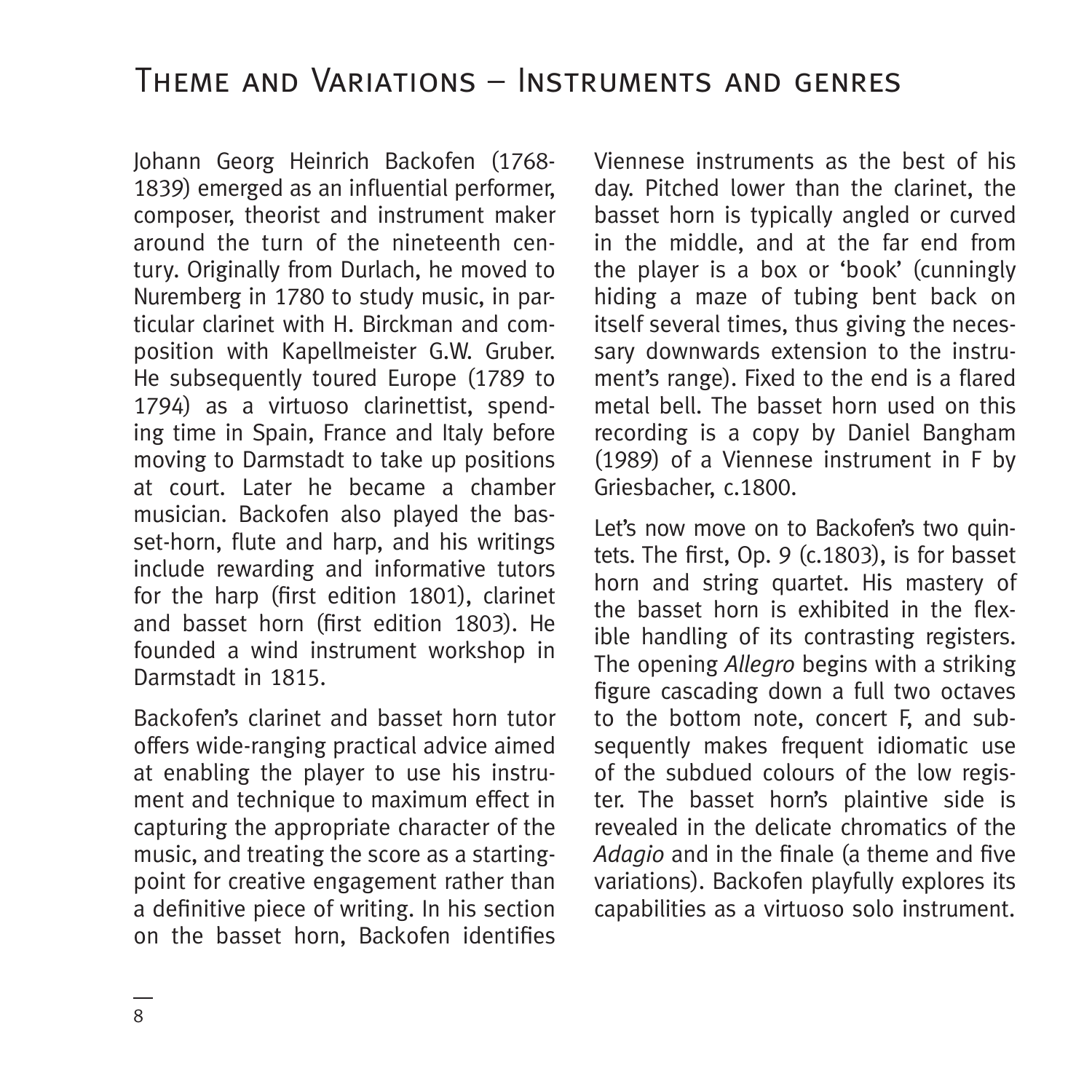His two-movement Quintet, Op. 15 (ca.1805), for clarinet and strings (violin, two violas and cello) contains a sonata form *Allegro moderato* and a set of variations. In their song-like idiom, both main ideas in the *Allegro moderato* are reminiscent of John Field's piano nocturnes, although the middle section is more *durchkomponiert*, revising and recombining exposition themes while exploring new tonal regions. Both movements feature sensitivity to texture, and the dialogue interplay between the clarinet and strings comes to the fore in the variations. The violin and cello gradually emerge as equal partners with the solo clarinet, while in variation 4, the viola in its high register is entrusted with perhaps the most graceful solo. The clarinet used on this recording is a copy by Daniel Bangham (1991) of a 10-keyed German instrument by Grenser, c.1810.

Mozart's Clarinet Quintet, K. 581 (1789), like the ever-popular Clarinet Concerto, K. 622, was inspired by his close acquaintance with perhaps the most distinguished clarinettist of the age, Anton Stadler (1753- 1812). It seems that Stadler played on a rather unusual instrument (now called the 'basset clarinet') whose range extended downwards to written C, allowing Mozart to exploit two extra tones below what we have come to regard as the bottom of the clarinet's range. Programmes surviving from a concert tour Stadler made in the Baltics during 1793-4 include a curious drawing of the special clarinet he used for Mozart's concerto. A modern reconstruction of Stadler's clarinet based on these drawings is used in the recording of the clarinet quintet on this disc; it was made in 2007-8 by Peter van der Poel.

From the very start of the Quintet, Mozart situates the clarinet somewhat apart from the strings, fully exploiting dialogic possibilities. This continues through the development and it is only at the recapitulation that the whole ensemble plays this glorious theme together in the tonic key, A major. Mozart's deliberate withholding of such an obvious texture until this point quite late in the movement is a masterstroke, for it adds a colouristic dimension to this moment of tonal and thematic recapitulation, after which the succession of themes familiar to us from the exposition never seems quite the same as it previously did.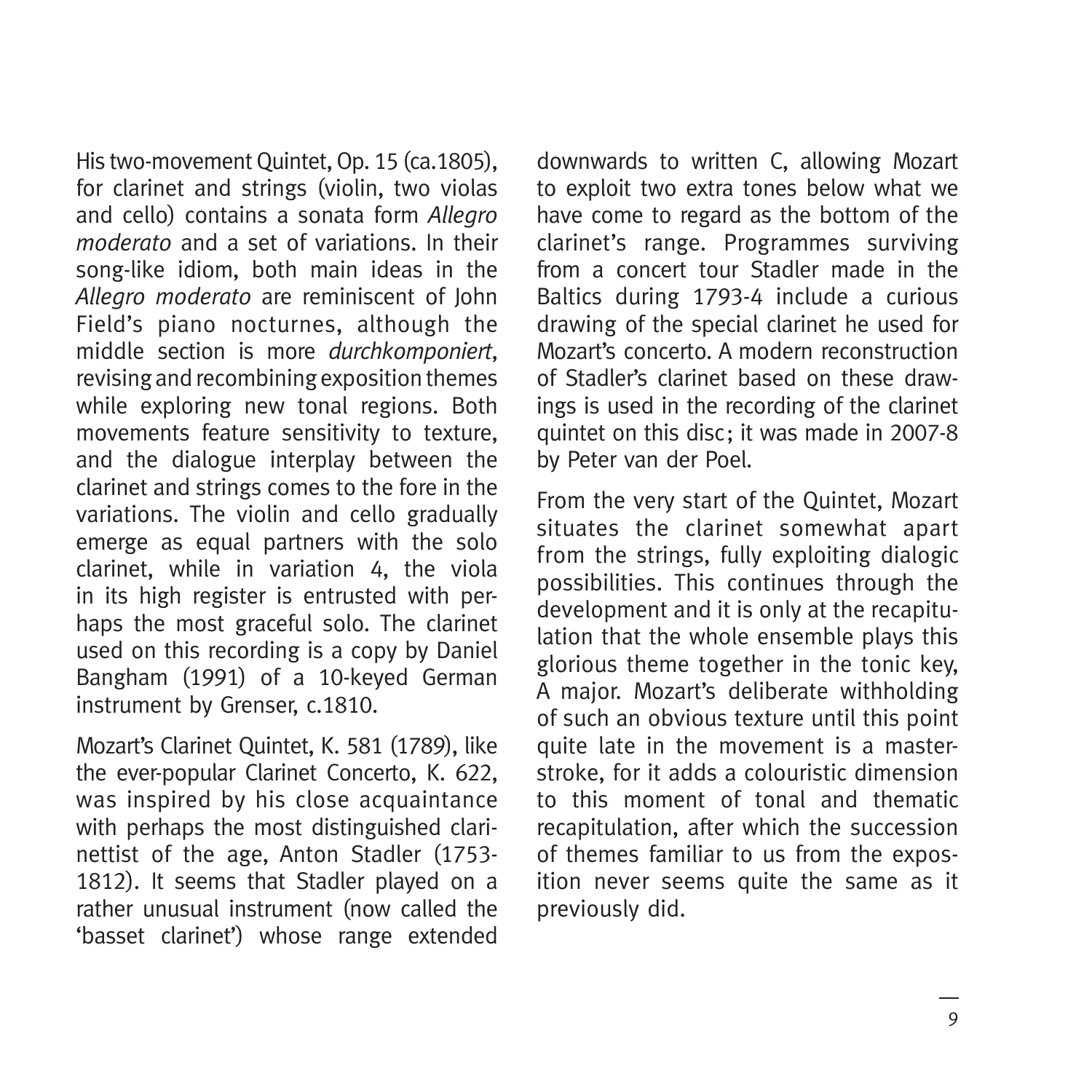The *Larghetto*'s flowing soloistic lines perfectly exploit the contrasting registers of the basset instrument, emphasizing subtle differences of colour and precise tuning found between adjacent scale-steps, which were characteristic features of the instrument in its early stage of development. If the *Larghetto* reveals the composer in an introspective vein, then a lighter, earthy tone reappears in the Minuet and its two Trios, the first of which is for strings alone and set in the tonic minor. In Trio II Mozart progressively caricatures a perfectly respectable one-in-a-bar swing by exaggerating its upbeat so much as to threaten a derailment. The cello repeatedly attempts to ground things with its strong downbeats and pedal points but is eventually forced to intervene spectacularly with a rhapsodic solo in order to quell the unruly behaviour of its fellows.

In the variation-finale, Mozart allows the basset clarinet to show off its more idiosyncratic tonal qualities (including the dark, chalumeau register) and agility across the extended range, though the strings are allowed to shine too, notably in the 'minore' variation 3. In the final variation Mozart forgets altogether about the original second

half of his theme, reverting instead to the techniques of thematic and harmonic development more often associated with the sonata form, and in the course of some fast and furious question-and-answer phrases between strings and clarinet (the questions flowing in both directions), the seemingly innocuous opening theme is transformed out of all recognition, eventually turning into an emphatic cadence with which this glorious work ends in the highest of spirits.

© Jane Booth and John Irving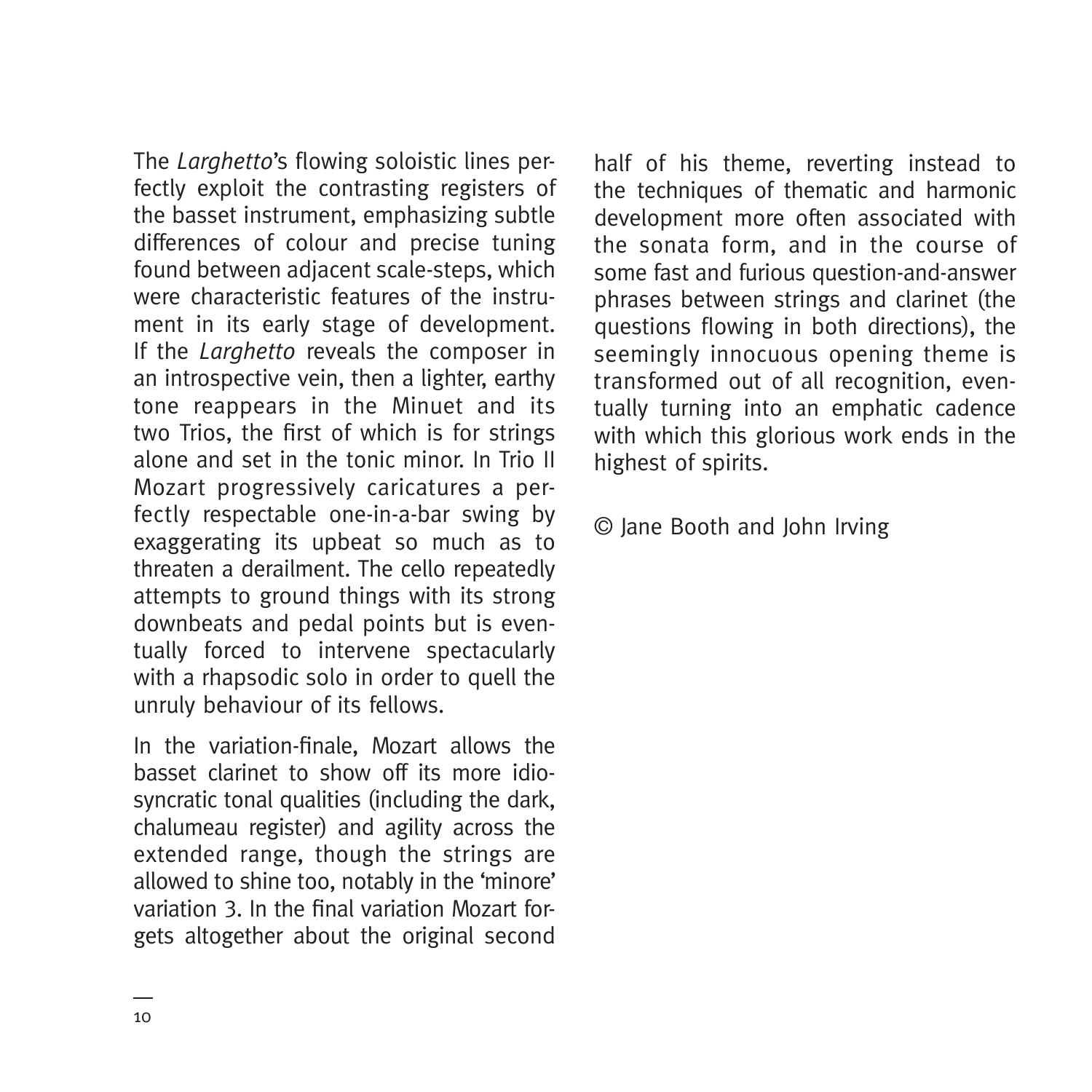### Thème et Variations - Instruments et genres

Johann Georg Heinrich Backofen (1768-1839) devient interprète, compositeur, théoricien et facteur influent au tournant du XIX<sup>e</sup> siècle. Originaire de Durlach, il déménage à Nuremberg en 1780 pour étudier la musique, tout particulièrement la clarinette avec H. Birckham et la composition avec le maître de chapelle G.W. Gruber. Après avoir effectué des tournées en Europe (de 1789 à 1794) comme clarinettiste virtuose et s'être arrêté en Espagne, en France et en Italie, il accepte un poste à la cour de Darmstadt, avant de se consacrer à la musique de chambre. Backofen joue également du cor de basset, de la flûte et de la harpe et ses écrits comprennent des conseils enrichissants et éclairés pour harpistes (première édition en 1801), clarinettistes et cornistes de basset (première édition en 1803). En 1815, il fondera également un atelier de fabrication d'instruments à vent.

Les méthodes pour clarinette et cor de basset de Backofen incitent l'interprète à utiliser son instrument et sa technique de façon optimale, afin de capter le caractère adéquat de la musique, et traitent la partition comme un point de départ à l'engagement créatif plutôt que référence immuable. Dans sa section sur le cor de basset, Backofen défend les instruments viennois comme étant les meilleurs de son époque. Accordé plus bas que la clarinette, le cor de basset est typiquement incliné ou courbé en son centre et son extrémité recouverte d'une boîte (qui dissimule astucieusement un labyrinthe de tuyaux repliés plusieurs fois sur eux-mêmes, permettant à l'instrument de jouer dans un registre plus grave), ornée d'un pavillon en métal évasé. Le cor de basset utilisé ici est une copie réalisée par Daniel Bangham (en 1989) d'un instrument viennois en *fa* de Griesbacher, circa 1800.

Passons maintenant aux deux quintettes de Backofen. Dans le premier, opus 9 (ca.1803), pour cor de basset et quatuor à cordes, la flexibilité dont le compositeur fait preuve dans les tessitures contrastantes démontre sa maîtrise de l'instrument. L'*Allegro* initial s'amorce par une saisissante cascade descendante de deux octaves jusqu'au *fa* inférieur, avant de privilégier un usage répété et idiomatique des couleurs effacées du registre grave. Le côté plaintif du cor de basset se dévoile dans les chromatismes délicats de l'*Adagio* et dans le finale (un thème et ses cinq variations).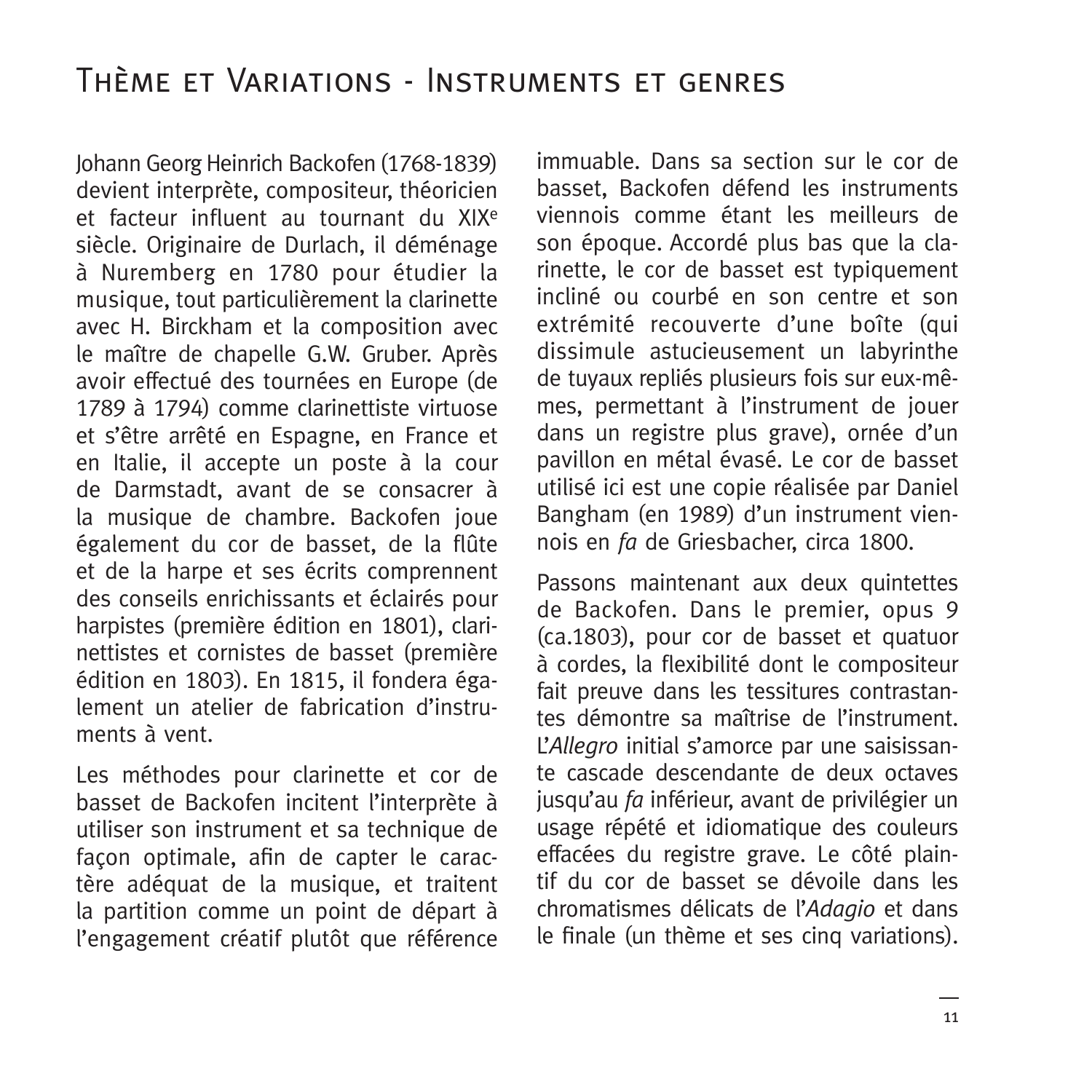Avec vivacité, Backofen explore les capacités de l'instrument soliste virtuose.

Son Quintette en deux mouvements, opus 15 (ca.1805), pour clarinette et cordes (violon, deux altos et violoncelle) comprend un *Allegro moderato* de forme sonate et une série de variations. Le lyrisme des deux thèmes principaux de l'*Allegro moderato* rappelle les nocturnes pour piano de John Field, alors que la section centrale, plus *durchkomponiert*, révise et réassemble les thèmes exposés tout en parcourant de nouvelles régions tonales. Les deux mouvements démontrent une attention portée aux textures et l'interaction entre clarinette et cordes s'impose dans les variations. Le violon et le violoncelle deviennent peu à peu partenaires égaux de la clarinette alors que, dans la quatrième variation, le solo peut-être le plus gracieux de toute l'œuvre est confié à l'alto dans sonregistre aigu. La clarinette utilisée sur cet enregistrement est une reproduction de Daniel Bangham (1991) d'un instrument à dix clés de Grenser, ca.1810.

Tout comme le populaire Concerto K. 622, le Quintette avec clarinette K. 581 (1789) a été inspiré par l'amitié que Mozart portait au plus éminent clarinettiste de l'époque, Anton Stadler (1753-1812). Il semble que le musicien jouait sur un instrument plutôt inusité (la clarinette de basset), dont le registre grave allait jusqu'au *do* écrit, permettant à Mozart d'exploiter une tessiture deux tons plus bas que celle considérée aujourd'hui comme la limite inférieure de la clarinette. Des programmes de concert d'une tournée effectuée par Stadler dans les pays baltes en 1793 et 1794 comprenaient un curieux dessin d'une clarinette spéciale utilisée par l'interprète dans le Concerto de Mozart. Une reconstruction moderne de la clarinette de Stadler, réalisée en 2007-08 par Peter van der Poel, d'après ces dessins, est privilégiée ici pour l'enregistrement du Quintette avec clarinette.

Dès le début du Quintette, Mozart distancie la clarinette des cordes, maximisant les possibilités de dialogue. Ce choix se poursuit dans le développement et ce n'est qu'une fois la réexposition amorcée que les cinq membres jouent ce merveilleux thème dans la tonalité principale, *la* majeur. Retenir de façon délibérée cette texture pourtant évidente jusqu'à si tardivement dans le mouvement est un coup de maître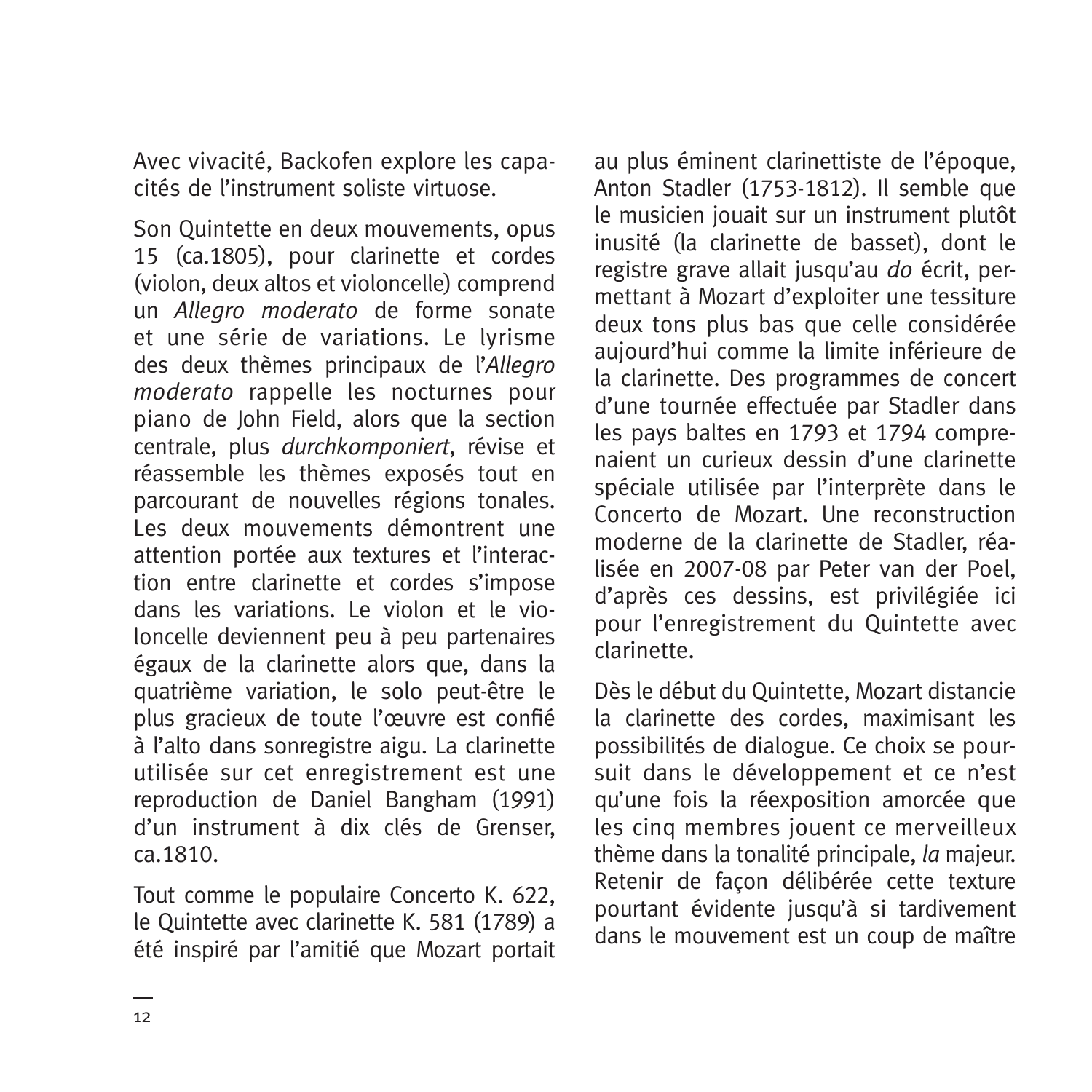de Mozart, puisque cela ajoute un élément de couleur à ces instants de récapitulation tonale et thématique, après lequel la succession de thèmes familiers nous paraîtra tout à coup autre.

Les lignes fluides solistes du *Larghetto* exploitent astucieusement les registres contrastants du basset, mettant l'accent sur les différences subtiles de coloris et l'accord méticuleux entre deux degrés adjacents de la gamme, caractéristiques de l'instrument lors de ses premiers stades de développement. Si le *Larghetto* nous révèle un compositeur introspectif, une teinte plus légère et pétillante est de nouveau privilégiée dans le Menuet et ses deux Trios, le premier, pour cordes seules, étant présenté dans le ton direct mineur. Dans le deuxième, Mozart caricature progressivement l'impulsion parfaitement respectable d'une battue par mesure, exagérant la levée pratiquement jusqu'au point de déraillement. Le violoncelle tente de stabiliser le tout en mettant l'emphase sur les tombées et les points de pédale, mais doit finalement intervenir de façon spectaculaire afin de calmer d'un solo rapsodique les ardeurs indisciplinées des autres membres.

Dans le finale en forme de variations, Mozart permet à la clarinette de basset de faire chatoyer ses couleurs tonales idiosyncrasiques (dont le registre sombre du chalumeau) et son agilité d'un bout à l'autre de la tessiture, même si les cordes brillent elles aussi, notamment dans la variation 3, « minore ». Dans l'ultime variation, Mozart omet entièrement la deuxième moitié du thème, reprenant plutôt les techniques de développement thématique et harmonique plus souvent associées à la forme sonate. Les questions et réponses sont échangées de façon rapide et furieuse entre cordes et clarinette, le thème en apparence inoffensif se transforme jusqu'à en devenir méconnaissable, se fond en une cadence énergique qui mène cette œuvre magnifique à sa conclusion pleine d'entrain.

© Jane Booth and John Irving Traduction : Lucie Renaud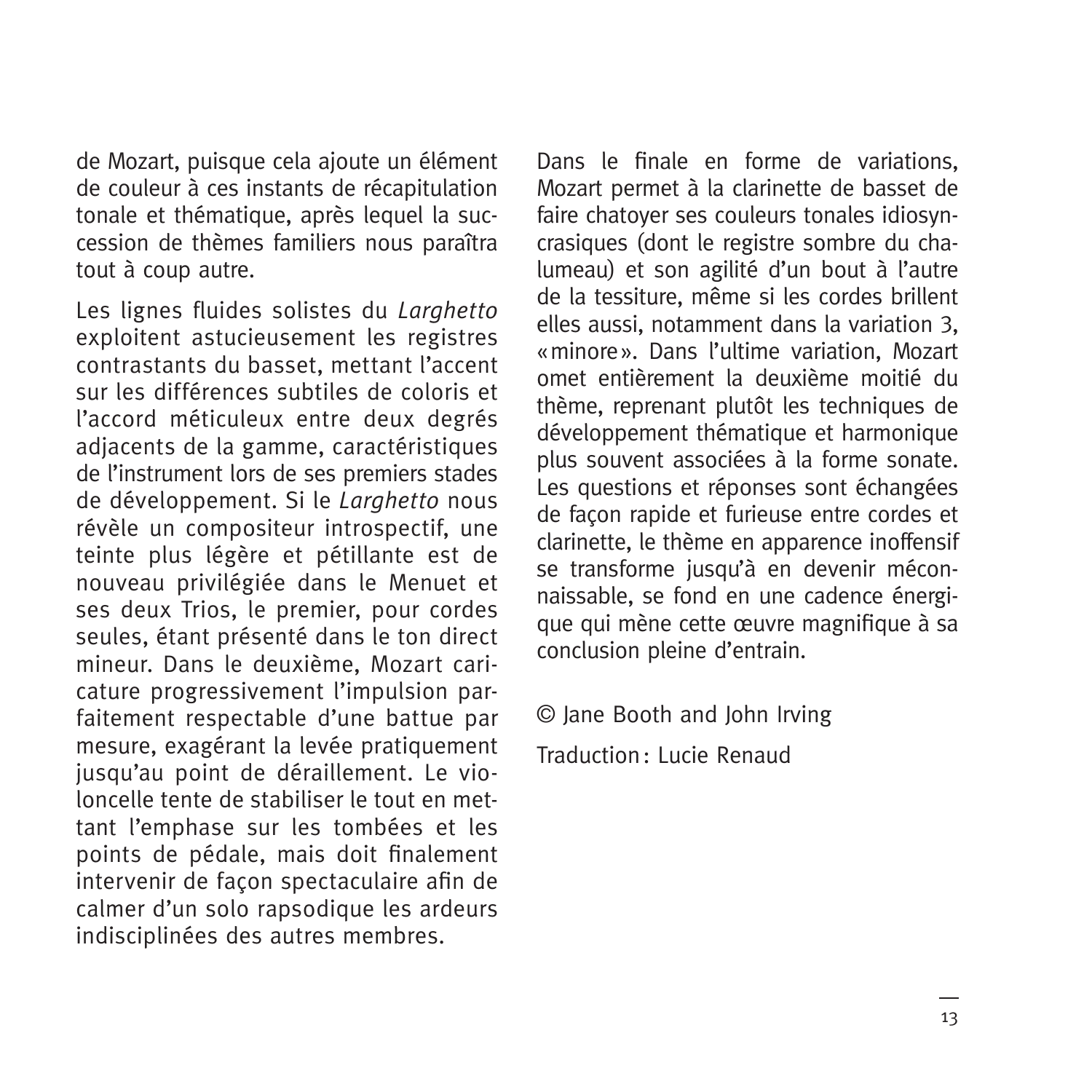### Vous aimerez également / you will also like



JOSEPH LEOPOLD EYBLER: STRING QUARTETS .<br>Quatuor à cordes Op.1, Nos 1-3 Eybler Quartet 2006 / AN 2 9914

The Eybler Quartet offers special thanks to Richard Balfour and Thomas Bogart & Kathryn Tamaki for their generous support of this project. The Eybler Quartet acknowledges the generous support of the Ontario Arts Council. / Le Quatuor Eybler voudrait offrir des remerciements particuliers à Richard Balfour et Thomas Bogart & Kathryn Tamaki pour leur généreuse contribution à la réalisation de ce projet. Le quatuor Eybler tient à souligner le généreux support du Conseil des Arts de l'Ontario.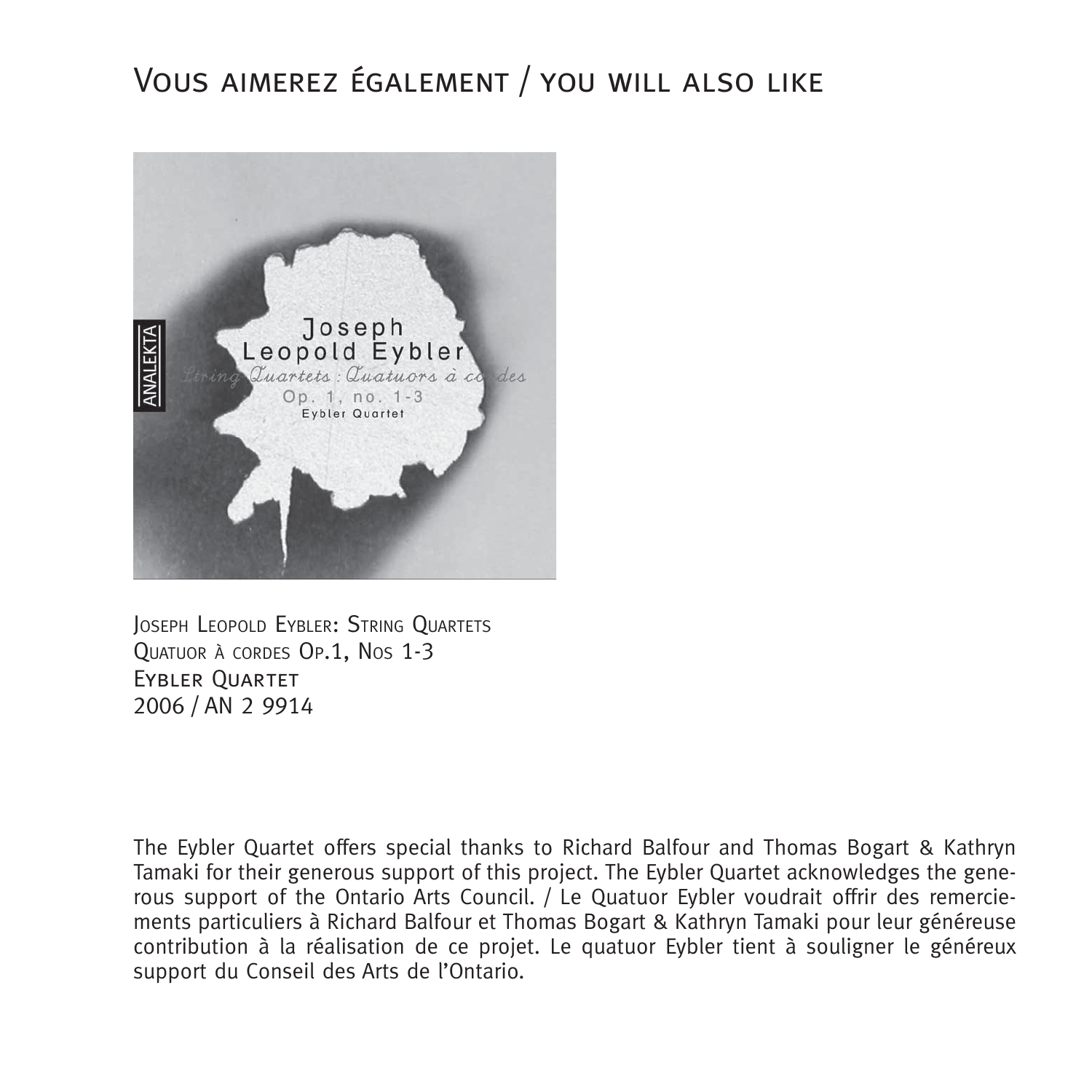Recorded on February 10-15, 2010 at / Enregistré du 10 au 15 février 2010 à la : Humbercrest United Church, Toronto, ON

Producer / Réalisation : Keith Horner Assistant Session Producer / Assistant à la réalisation (tracks 1-3, 6-9) : Max Mandel Sound Engineer; Mix and Mastering; Editing Engineer / Prise de son; mixage, masterisation et monteur: Ron Searles Editors / Éditeurs : Keith Horner, Patrick G. Jordan, Aisslinn Nosky, Julia Wedman Executive Producer, Artistic Director / Producteur, Directeur artistique : François Mario Labbé Production Manager / Directrice de production : Julie M. Fournier Production Assistant / Assistante de production : Mélissa Santerre Proofreading / Révision: Rédaction LYRE Photo Eybler Quartet : © Chris Beard Photo Jane Booth: © Bridget Saunders Photo Backofen Clarinet / Clarinette de Backofen : © Edinburgh University Collection of Historic Musical Instruments Graphic Design and Production / Conception et production graphique : Pyrograf

*Groupe Analekta Inc.* recognizes the financial assistance of the Government of Quebec through the SODEC's *Programme d'aide aux entreprises du disque et du spectacle de variétés* and also profits from the Refundable Tax Credit for Quebec sound recordings. / *Groupe Analekta Inc.* reconnaît l'aide financière du gouvernement du Québec par l'entremise du Programme d'aide aux entreprises du disque et du spectacle de variétés de la SODEC et bénéficie également du Programme du crédit d'impôt pour la production d'enregistrements sonores.

We acknowledge the financial support of the Government of Canada through the Department of Canadian Heritage (Canada Music Fund). / Nous reconnaissons l'aide financière du gouvernement du Canada par l'entremise du Patrimoine canadien (Fonds de la musique du Canada).

AN 2 9949 Analekta is a trademark of Groupe Analekta Inc. All rights reserved. Analekta est une marque déposée de Groupe Analekta Inc. Tous droits réservés. Made in Canada. Fabriqué au Canada.

 2010 Eybler Quartet. Under exclusive license with Analekta. All rights reserved. / Sous licence exclusive avec Analekta. Tous droits réservés.

**ONTARIO ARTS COUNCIL CONSEIL DES ARTS DE L'ONTARIO**